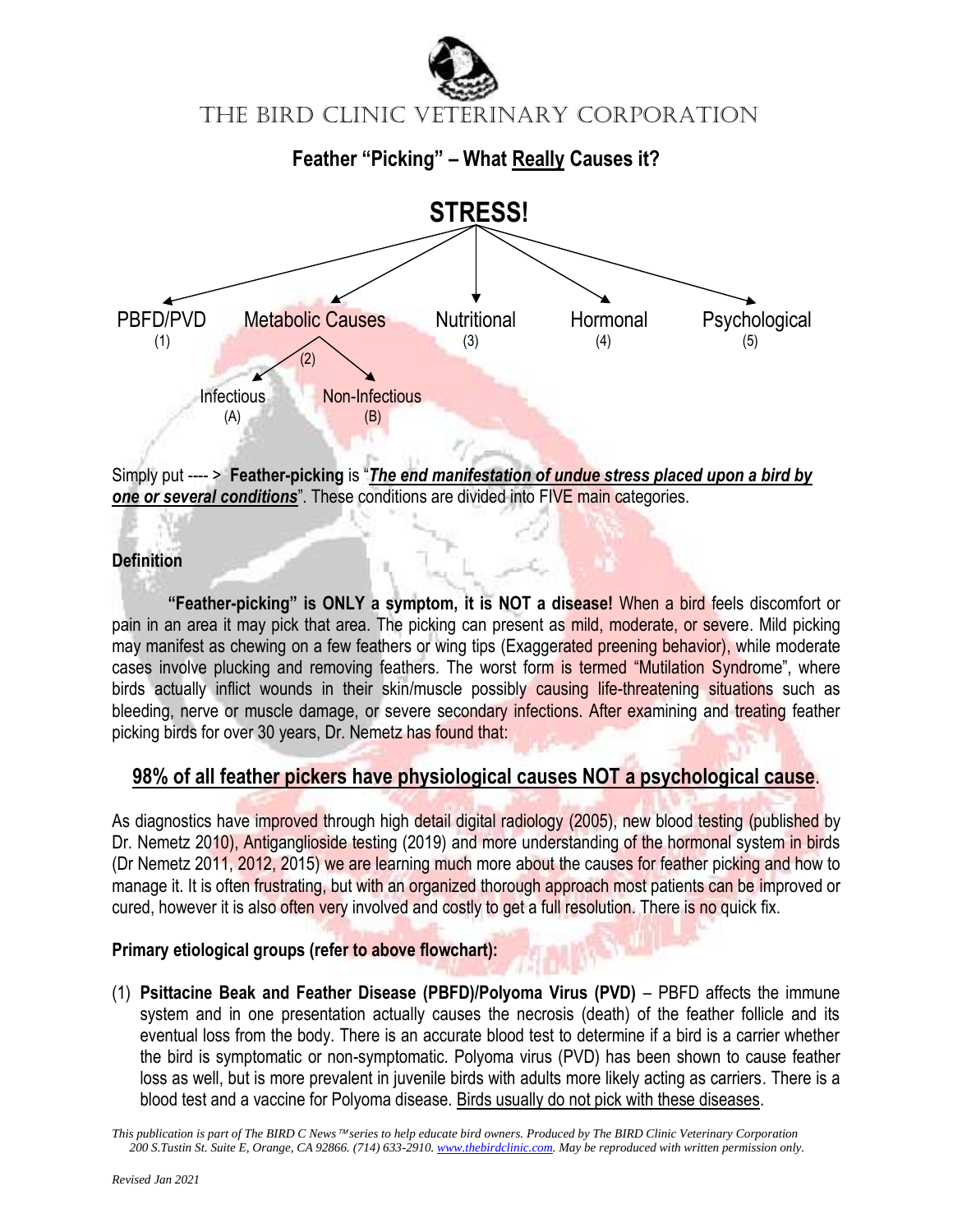

# The BIRD Clinic VETERINARY CORPORATION

- (2) **Metabolic Causes** These are causes that affect internal organ structures and can be sub-classified as (A) Infectious and (B) Non-infectious in their origins.
	- (A) *Infectious Metabolic* Any infectious agent (i.e. Chlamydia, bacterial, fungal, viral, parasitic) that can damage an internal organ and/or cause enough stress (pain) in a bird can lead to a feather picking syndrome, even though it may only show up as "ratty-looking" feathers. With the antiganglioside/Borna test (2019) it is being shown as an increase cause of feather picking in Macaws and African species.
	- (B) *Non-infectious Metabolic* These are substances that are in the environment that can do harm to our pet birds. Examples: Metal poisoning (Lead, Zinc, Copper, Iron), Nicotine poisoning from second hand smoke, heart disease with decreased blood flow to various organs leading to pain, chronic nutritional imbalances with high fat seed/nut diets leading to liver/kidney/bone disease, and dairy products causing chronic inflammation of the small intestines are only some of the causes which may present as feather picking. Sometimes the bird will "attack" the site of pain or a referred site on the skin relating to the injured organ system in a predictable way. Many of these causes can be detected via radiographs, blood tests, cardiac ultrasound, or other specialty laboratory tests. COVID-19 pandemic update: Birds do NOT get COVID-19, but during this pandemic the incidence of ingested foreign bodies (FB) at the clinic has risen exponentially. Please do not let your birds roam the home as there are so many things dangerous if ingested.
- (3) **Nutritional** This is purposefully located in the center of the diagram as the fulcrum between physical causes and the psychological or hormonal (sexual) causes. Nutrition alone can affect ALL organs and exaggerate any other malady of the body. The skin and feathers make up the largest organ system in the body and, as such, will reflect a lack of proper nutrients, similar to hair and nails in humans. Imbalances in Vitamin A, amino acids, calcium, magnesium, trace minerals, Vitamin B and excess fats have all been shown to influence feather conditioning.
- (4) **Hormonal** Many birds (male and female) with high hormone levels can exhibit "sexual frustration" or "Obsessive Compulsive Disorders (OCD)" with the subsequent sign of feather picking/mutilation. This sometimes is accompanied by increased aggression in response to the "breeding season" for that species. Since 2006 with the research of Dr. Nemetz and his papers published from 2008-2015, hormonal causes of feather picking explain a much larger percentage of cases than previously thought. Chronic testicular activity, cystic ovaries, oviductal infections, egg yolk peritonitis, mummified eggs, and the presence of two oviducts or ovaries (previously thought that birds only had one of each) are just some of the causes that now can be identified and treated with new medications or microsurgical techniques.
- (5) **Psychological** The mind is a powerful organ that takes in various environmental experiences through the senses and attempts to make logic out of it. Sometimes this logic mechanism short circuits and the only way the bird knows how to deal with life's anxieties is to take out his or her "problems" upon it's own body. Some of the worst self-mutilation cases seen at The BIRD Clinic have been diagnosed as an "acute psychotic episode" but the overall incidence of this is less than 2%. **Birds do not pick because they are lonely!** They pick psychologically because their life "structure" has been

*This publication is part of The BIRD C News* <sup>™</sup> series to help educate bird owners. Produced by The BIRD Clinic Veterinary Corporation *200 S.Tustin St. Suite E, Orange, CA 92866. (714) 633-2910[. www.thebirdclinic.com.](http://www.thebirdclinic.com/) May be reproduced with written permission only.*